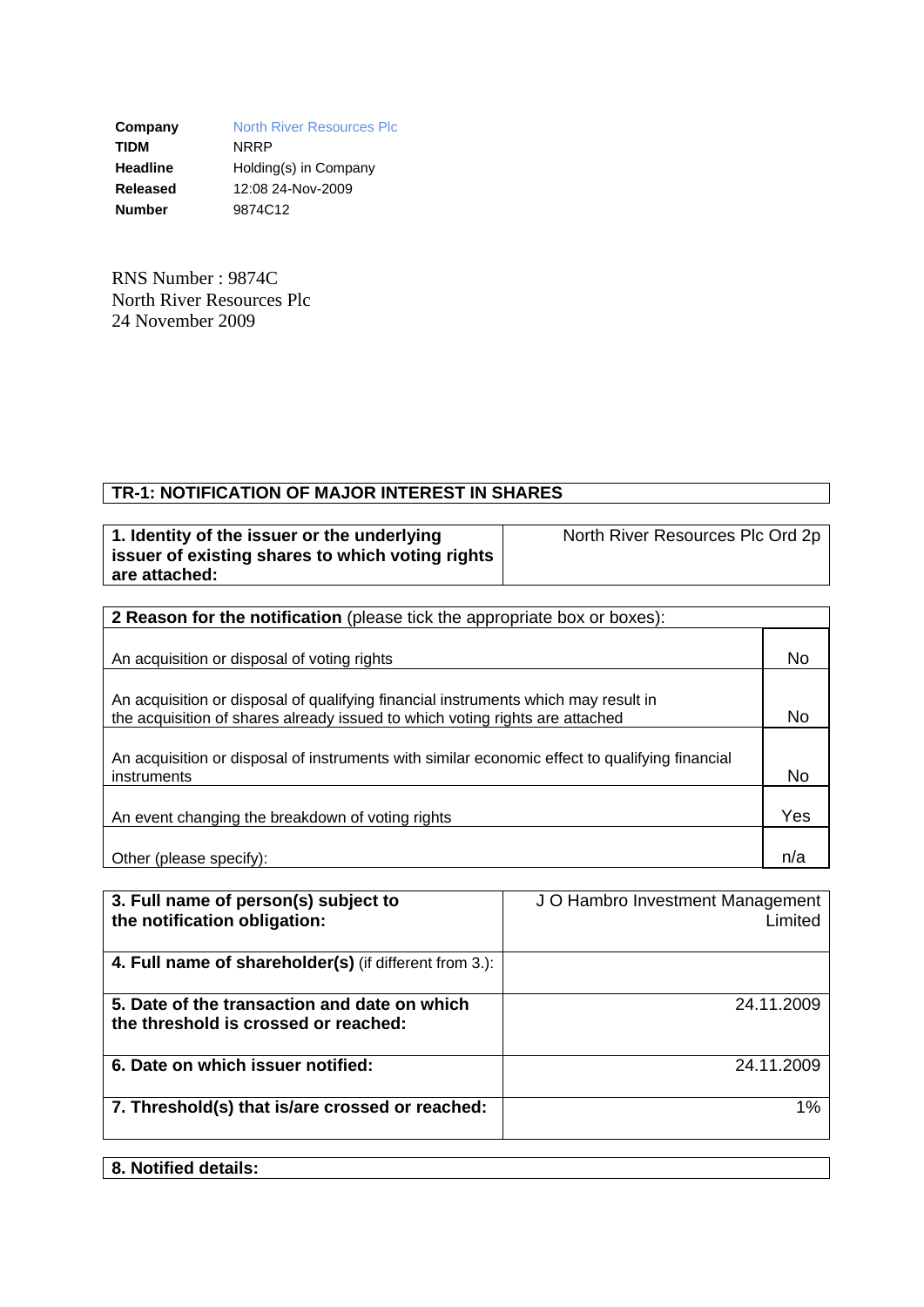| A: Voting rights attached to shares |                                                               |                         |                                                                                       |                                                      |          |               |                 |
|-------------------------------------|---------------------------------------------------------------|-------------------------|---------------------------------------------------------------------------------------|------------------------------------------------------|----------|---------------|-----------------|
| Class/type of<br>shares             | <b>Situation previous</b><br>to the triggering<br>transaction |                         |                                                                                       | Resulting situation after the triggering transaction |          |               |                 |
| if possible<br>using                | <b>Number</b><br>οf                                           | <b>Number</b><br>οf     | <b>Number of voting</b><br>% of voting rights<br><b>Number</b><br>of shares<br>rights |                                                      |          |               |                 |
| the ISIN<br><b>CODE</b>             | <b>Shares</b>                                                 | Voting<br><b>Rights</b> | <b>Direct</b>                                                                         | <b>Direct</b>                                        | Indirect | <b>Direct</b> | <b>Indirect</b> |
| B3XGRQ0                             |                                                               |                         |                                                                                       |                                                      |          |               |                 |
|                                     |                                                               | 5,150,000               | 5,150,000                                                                             | 5,150,000                                            |          | 0.86%         |                 |

| <b>B: Qualifying Financial Instruments</b>           |                           |                                                 |                                                                                                               |                       |
|------------------------------------------------------|---------------------------|-------------------------------------------------|---------------------------------------------------------------------------------------------------------------|-----------------------|
| Resulting situation after the triggering transaction |                           |                                                 |                                                                                                               |                       |
| <b>Type of financial</b><br>instrument               | <b>Expiration</b><br>date | Exercise/<br><b>Conversion</b><br><b>Period</b> | <b>Number of voting</b><br>rights that may be<br>acquired if the<br>instrument is<br>exercised/<br>converted. | % of voting<br>rights |
|                                                      |                           |                                                 |                                                                                                               |                       |

| C: Financial Instruments with similar economic effect to<br><b>Qualifying Financial Instruments</b> |                          |                           |                                          |                                                          |                       |              |
|-----------------------------------------------------------------------------------------------------|--------------------------|---------------------------|------------------------------------------|----------------------------------------------------------|-----------------------|--------------|
| Resulting situation after the triggering transaction                                                |                          |                           |                                          |                                                          |                       |              |
| Type of<br>financial<br>instrument                                                                  | <b>Exercise</b><br>price | <b>Expiration</b><br>date | Exercise/<br><b>Conversion</b><br>period | Number of<br>voting<br>rights<br>instrument<br>refers to | % of voting<br>rights |              |
|                                                                                                     |                          |                           |                                          |                                                          | <b>Nominal</b>        | <b>Delta</b> |

| Total (A+B+C)                  |                             |
|--------------------------------|-----------------------------|
| <b>Number of voting rights</b> | Percentage of voting rights |
| 5, 150, 000                    | 0.86%                       |

**9. Chain of controlled undertakings through which the voting rights and/or the financial instruments are effectively held, if applicable:**

| <b>Proxy Voting:</b>                                            |  |
|-----------------------------------------------------------------|--|
| 10. Name of the proxy holder:                                   |  |
| 11. Number of voting rights proxy holder will<br>cease to hold: |  |